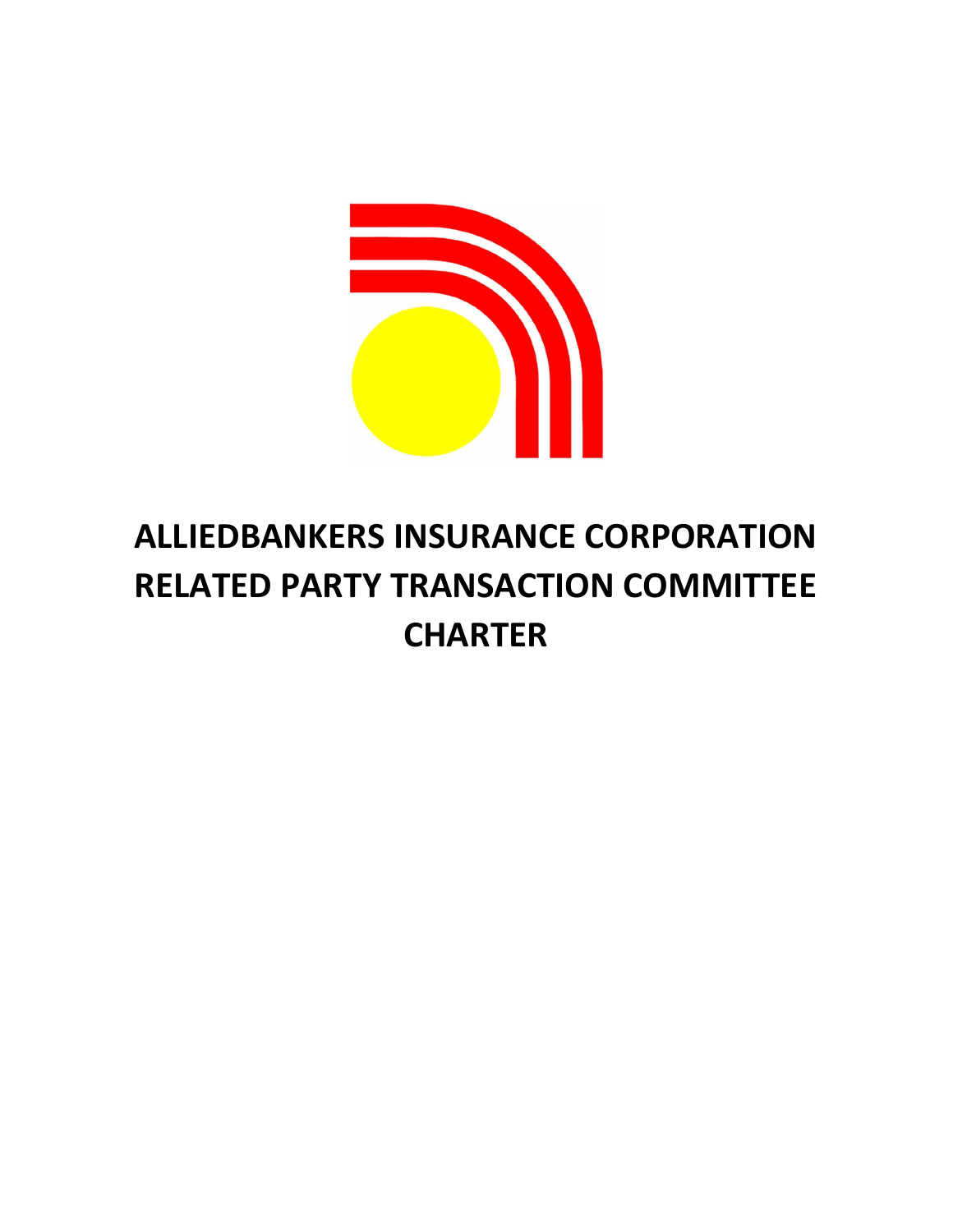# **Table of Contents**

| III. |  |
|------|--|
| IV.  |  |
| V.   |  |
|      |  |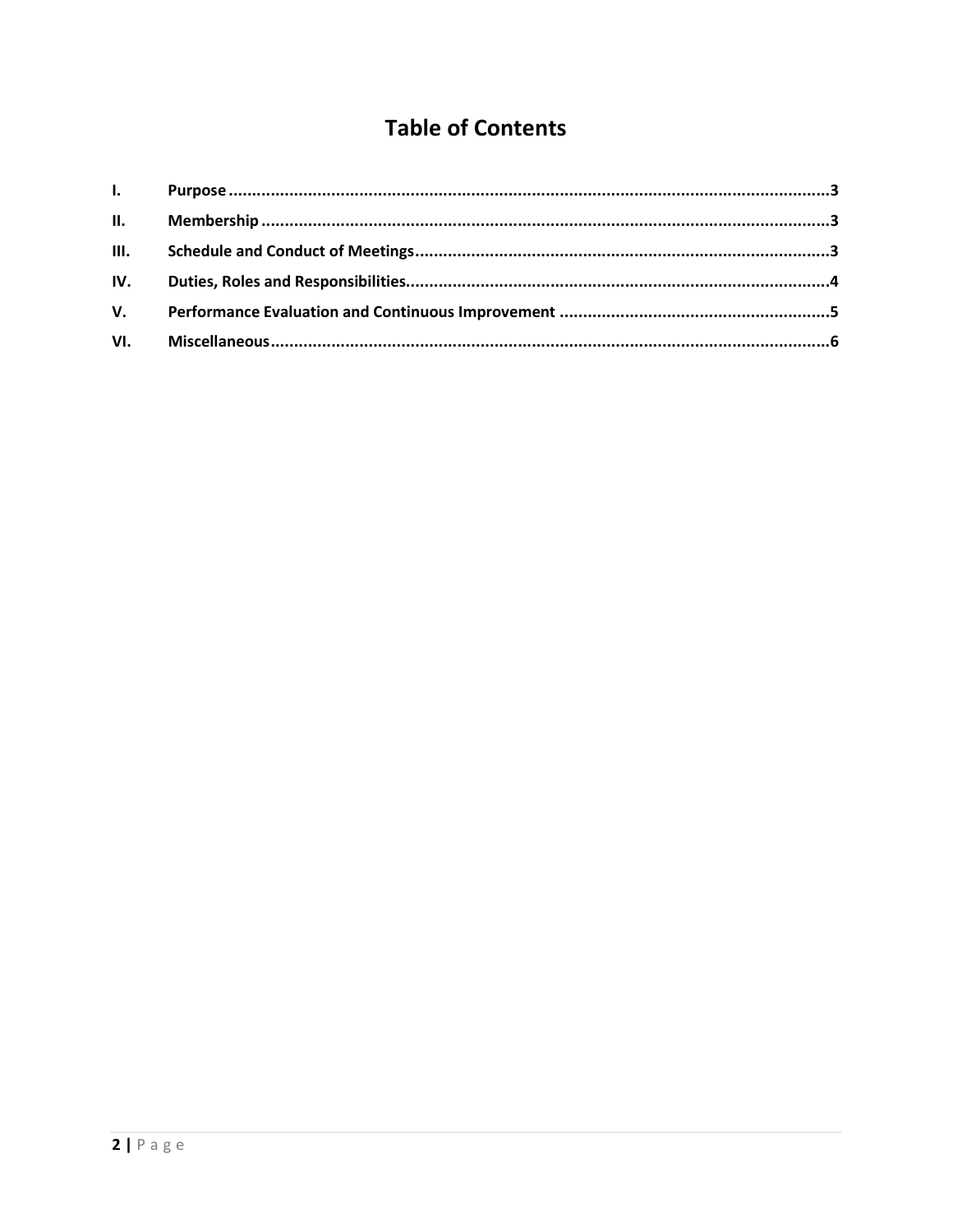#### I. Purpose

The Related Party Transaction Committee Charter (the "RPTC") shall assist the Board of Directors (the "Board") in performing oversight role in the review of all material Related Party Transactions (the "RPTs"). The RPTC shall review RPTs in order to provide reasonable assurance that there is effective compliance with existing laws, rules and regulations at all times, that RPTs are conducted on an arm's length basis, and that no stakeholder is unduly disadvantaged.

## II. Membership

- 1. Composition The RPTC shall be composed of at least three non-executive three (3) members, majority whom shall be independent directors, including the Chairman. The Committee shall elect a Chairman among the members, who shall ensure the effective interaction among Committee members and, as necessary, with relevant members of Management.
- 2. The RPTC shall at all times be entirely composed of independent directors and nonexecutive directors, with independent directors comprising majority of the members. In case a member has conflict of interest in a particular RPT, he should refrain from evaluating that particular transaction.
- 3. Term The Board shall appoint the members of the Committee at its annual organizational meeting and each member shall serve upon his election until the next organization meeting of the Board, unless removed or replaced by the Board.
- 4. Vacancy any vacancy in the Committee caused by death, resignation, or disqualification of any member, or by any other cause, may be filled by the Board. The member elected to fill the vacancy shall hold office for the remainder of the term, or until his successor shall have been duly elected and disqualified.

#### III. Schedule and Conduct of Meetings

1. Frequency – The RPTC shall meet as deemed necessary. The Chairman of the Committee shall determine the agenda for meetings of the Committee. The agenda shall be sent to members of the Committee at least two (2) business days prior to each meeting, along with supporting materials for each agenda item.

Members may participate in meetings through video/teleconference or any other similar means. Members may give their consent or approval to an item in the agenda in writing or by any electronic means.

A quorum shall be achieved when there are at least two-thirds (2/3) of the RPTC is present during the meeting.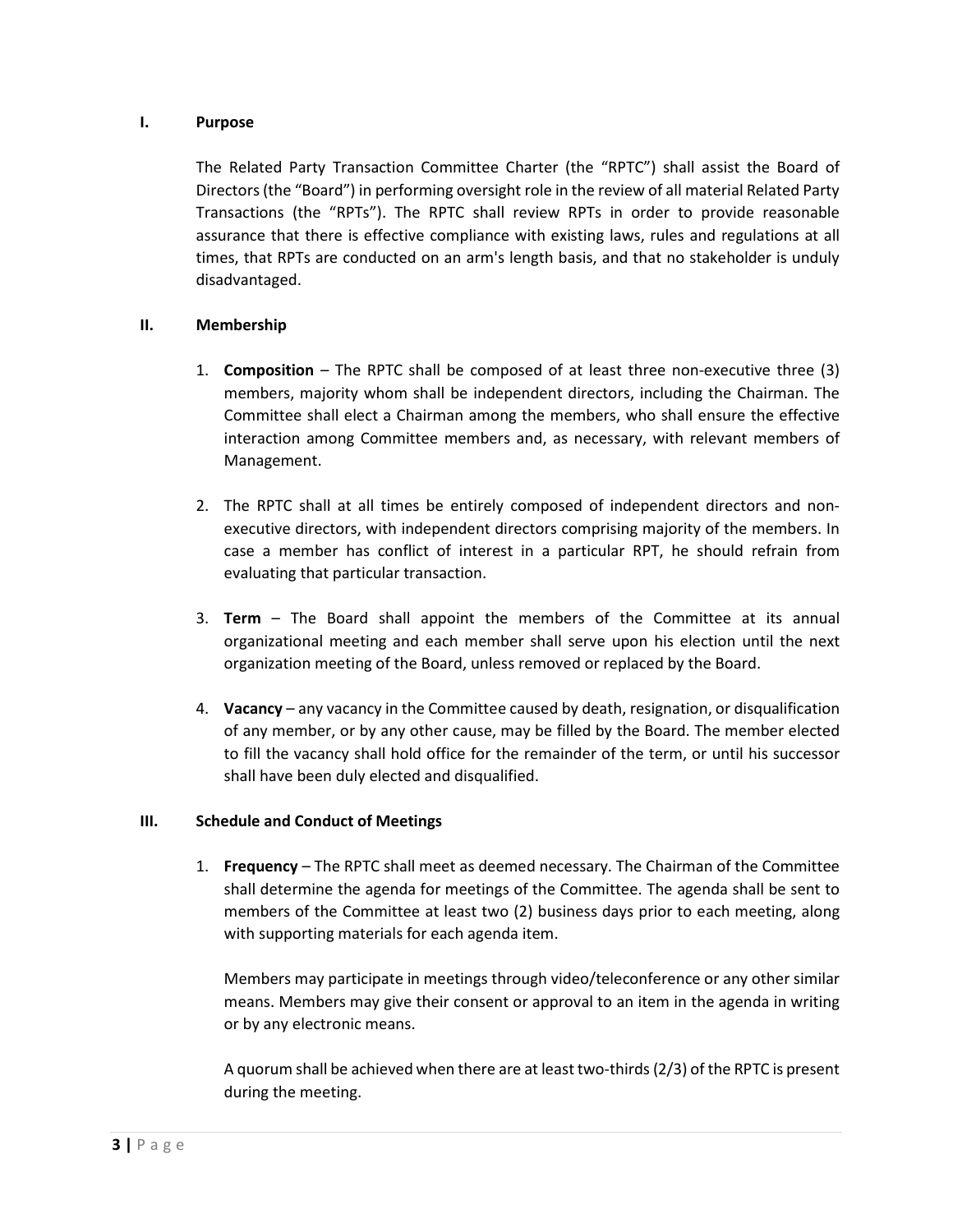If in case, the Committee Chairman is unavailable, he will delegate his replacement, and may ask another member of the committee to preside over the meeting.

2. Minutes of Meeting – Minutes of the Committee meetings shall be kept and members shall be furnished copies thereof and any action taken or resolution decided. The Committee shall also make regular reports of its proceedings to the BOD for notation.

Attendance of members at Committee meetings shall be recorded and properly disclosed for the information of shareholders and other stakeholders through relevant annual reports and the company website.

The designated Corporate Secretary of the Board will be responsible for recording and documenting the minutes of the meeting.

- 3. The designated Secretariat of the Related Party Transaction Committee will be responsible preparing the materials for the meeting and keeping all relevant records of the RPTC.
- 4. The Committee may invite such other officers, employees and external parties to its meetings, as it deems necessary.
- 5. Endorsements and approvals via email may be resorted to for urgent matters which shall be confirmed/ratified in the Committee's next meeting.

#### IV. Duties, Roles and Responsibilities

The Committee is tasked with reviewing all material related party transactions (RPTs) of the company. The following are the functions of the Committee, among others:

- 1. Evaluate on an ongoing basis existing relations between and among businesses and counterparties to provide reasonable assurance that all related parties are continuously identified, RPTs are monitored, and subsequent changes in relationships with counterparties (from nonrelated to related and vice versa) are captured;
- 2. Evaluate all material RPTs to provide reasonable assurance that these are not undertaken on more favorable economic terms (e.g., price, commissions, interest rates, fees, tenor, collateral requirement) to such related parties than similar transactions with non-related parties under similar circumstances and that no company resources are misappropriated or misapplied, and to determine any potential reputational risk issues that may arise as a result of or in connection with the transactions. In evaluating RPTs, the Committee takes into account, among others, the following:
	- a. The related party's relationship to the company and interest in the transaction;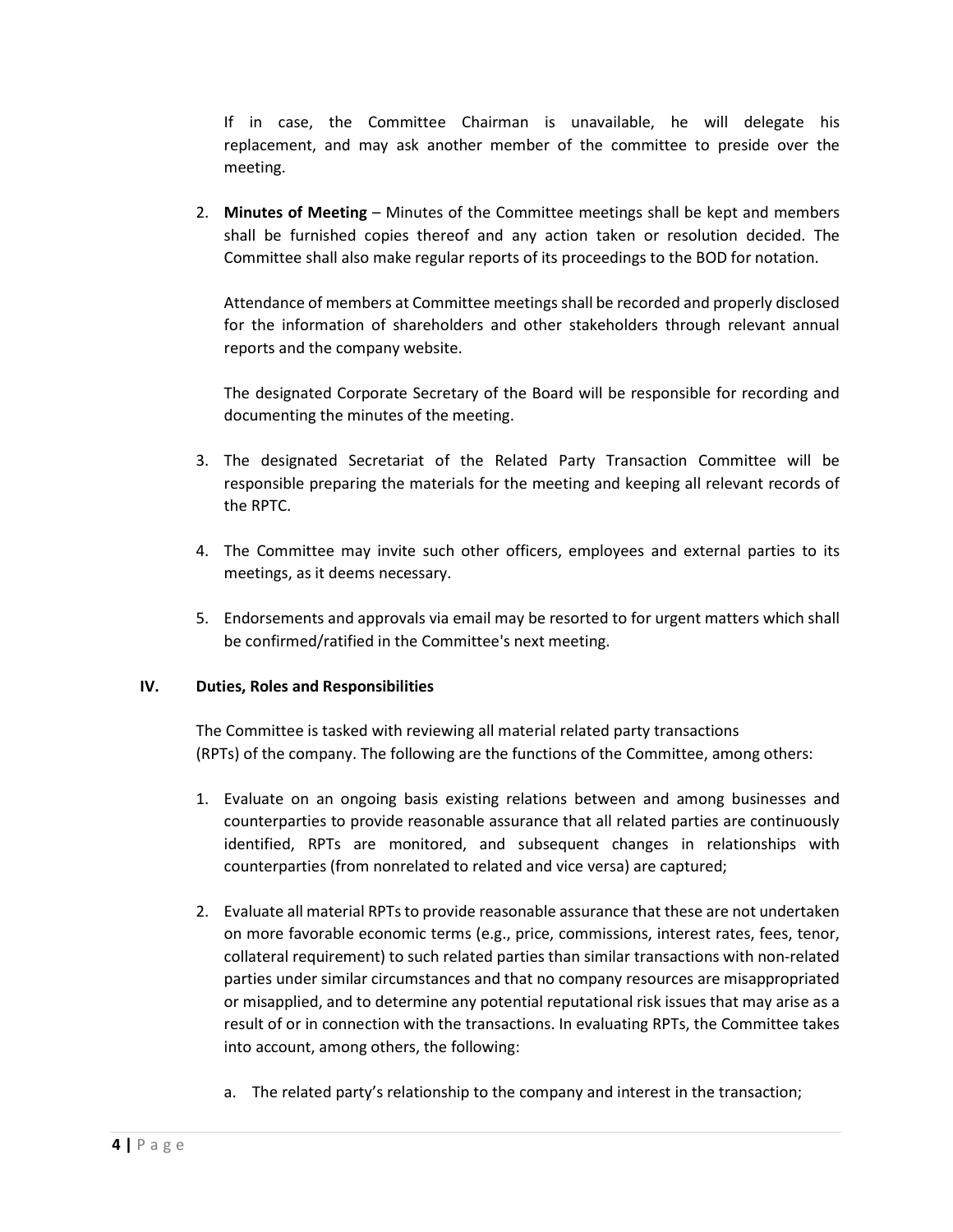- b. The material facts of the proposed RPT, including the proposed aggregate value of such transaction;
- c. The benefits to the company of the proposed RPT;
- d. The availability of other sources of comparable products or services; and
- e. An assessment of whether the proposed RPT is on terms and conditions that are comparable to the terms generally available to an unrelated party under similar circumstances.

All RPTs that are considered material based on the Company's internal policies shall be endorsed by the RPT Committee to the Board of Directors for approval.

- 6. Oversee the disclosures made, and/or information provided to regulating authorities relating to the company's RPT exposures, and policies on conflicts of interest or potential conflicts of interest are appropriate;
- 7. Report to the Board of Directors on a regular basis, the status and aggregate exposures to each related party, as well as the total amount of exposures to all related parties relative to materiality thresholds levels set;
- 8. Review whether transactions with related parties, including write-off of exposures were subjected to a periodic independent review or audit process; and
- 9. Oversee the implementation of the system for identifying, monitoring, measuring, controlling, and reporting RPTs, including the periodic review of RPT policies and procedures.

#### V. Performance Evaluation and Continuous Improvement

The RPTC shall conduct an annual self-assessment of its performance that is included in the annual Board self-assessment questionnaire, wherein members of the Board are given a venue to rate and comment on the performance of the Committee and its members. The selfassessment questionnaire shall benchmark the Committee's and its individual members' performance against the expectations set out in this Charter, the records of activities and operation of the Committee.

As necessary, the RPTC may also subject itself to an independent assessment by the Board relative to its performance in accordance with expectations set out in this Charter and its responsibilities.